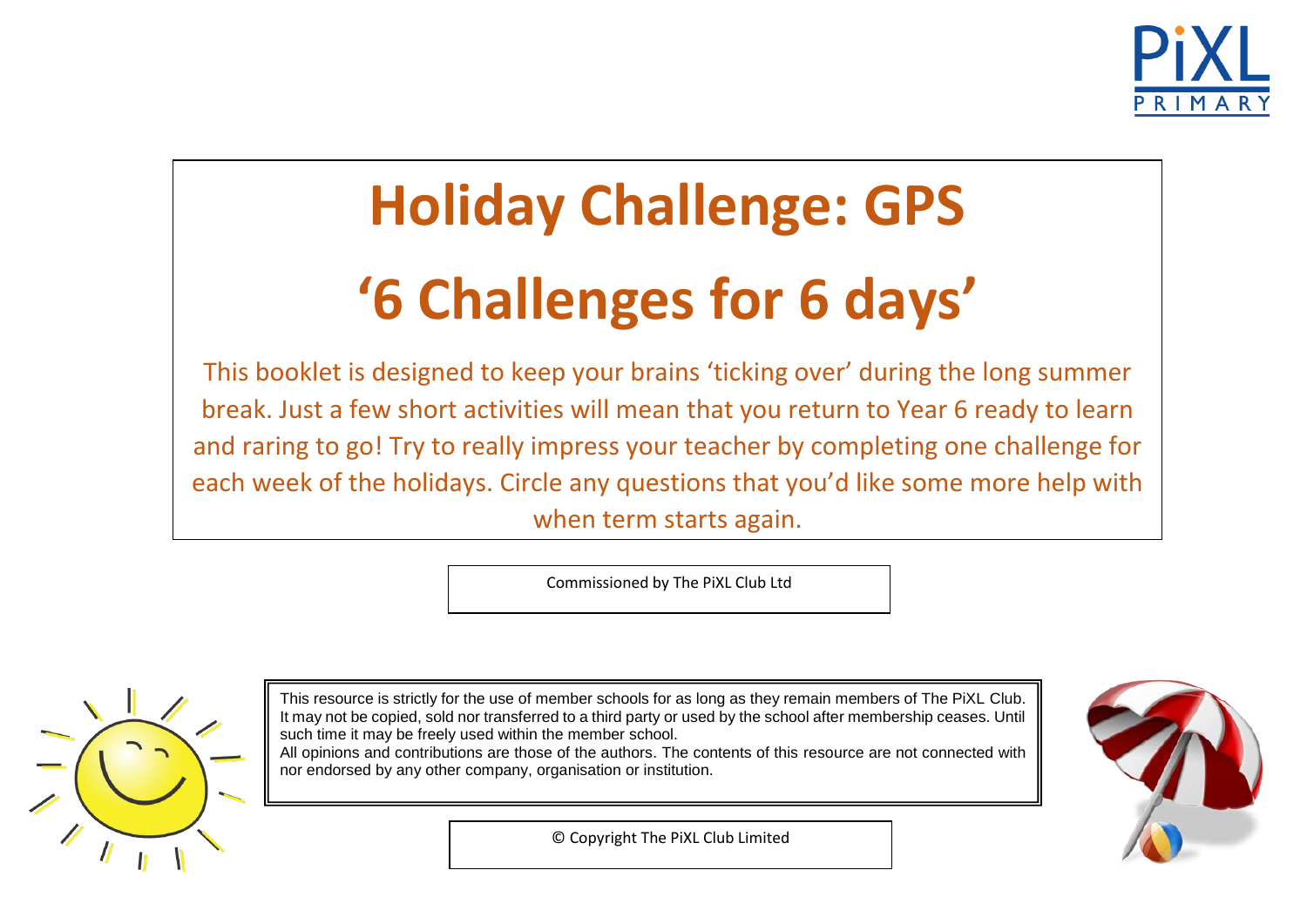### 1 mark

 $\overline{\phantom{a}}$ 

## When it started raining, Ryan stood under a bus shelter but

1 mark

 $\frac{1}{2}$  and  $\frac{1}{2}$ 

**2.** Complete the sentences below, writing the verb in the simple **past tense**.

**Grammar, Punctuation & Spelling Test One**

**1.** Circle all the **prepositions** in the sentence below.

the lorries that were on the road splashed him.



**3.** Add **tial** or **cial** so that each word is spelt correctly.

fa poten

par **particle** of the control of the control of the control of the control of the control of the control of the control of the control of the control of the control of the control of the control of the control of the contr

**4.** Tick the sentence which uses **brackets** correctly.

Tick **one**

The man (a nurse at the local hospital was late) for work. The man a nurse (at the local hospital) was late for work. The man (a nurse at the local hospital) was late for work.

The man a nurse at the local hospital (was late for work).



1 mark

\_\_\_\_\_\_

**5.** Label each sentence to show whether it is a **command (C)**, a **question (Q)** or a **statement (S)**.

| <b>Sentence</b>                            | <b>Sentence</b><br>type |
|--------------------------------------------|-------------------------|
| Going abroad on holiday is expensive       |                         |
| Go into town and book a holiday            |                         |
| Going to visit new places is fun, isn't it |                         |

1 mark

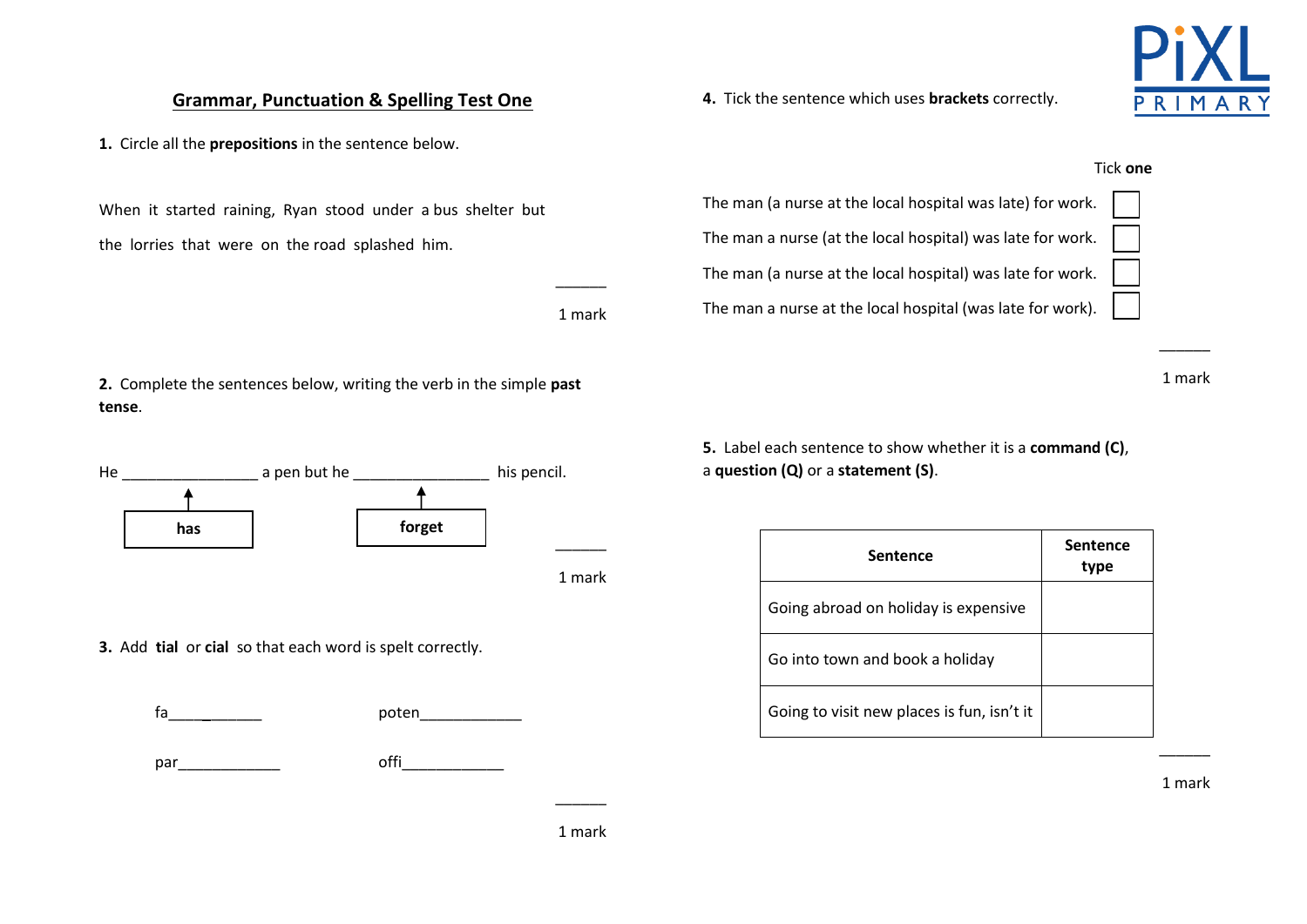**6.** Write a **pronoun** to replace each of the underlined words in the sentence below.

Mr Phillips handed out the books before the lesson and then, an hour

later, Mr Phillips collected the books in again.



1 mark

\_\_\_\_\_\_

**7.** Put a tick in each row to show the **word class** of the underlined word.

| <b>Sentence</b>                     | <b>Noun</b> | Adverb | <b>Adjective</b> |
|-------------------------------------|-------------|--------|------------------|
| He does not feel very well.         |             |        |                  |
| He dropped a penny into the well.   |             |        |                  |
| I hurt my foot so I can't run well. |             |        |                  |

1 mark

 $\overline{\phantom{a}}$ 

**8.** Rewrite the words below, adding the given **suffixes**.

care + ful  $\frac{\text{care full}}{\text{careful}}$  grumpy + ness

bad + ly \_\_\_\_\_\_\_\_\_\_\_\_\_\_\_ sad + er \_\_\_\_\_\_\_\_\_\_\_\_\_\_\_

**9.** Underline the **main clause** in each sentence below.

As it was very wet outside, the girls put on their coats.

The ride was closed even though it hadn't broken down.

Until the phone rang, the house had been completely silent.

1 mark

 $\overline{\phantom{a}}$ 

**10.** Rewrite the sentence below using the correct punctuation for **direct speech**. You must use an **exclamation mark**.

\_\_\_\_\_\_\_\_\_\_\_\_\_\_\_\_\_\_\_\_\_\_\_\_\_\_\_\_\_\_\_\_\_\_\_\_\_\_\_\_\_\_\_\_\_\_\_\_\_\_\_\_\_\_\_\_\_\_\_

\_\_\_\_\_\_\_\_\_\_\_\_\_\_\_\_\_\_\_\_\_\_\_\_\_\_\_\_\_\_\_\_\_\_\_\_\_\_\_\_\_\_\_\_\_\_\_\_\_\_\_\_\_\_\_\_\_\_\_

ben shouted stop doing that

1 mark

 $\overline{\phantom{a}}$ 

1 mark

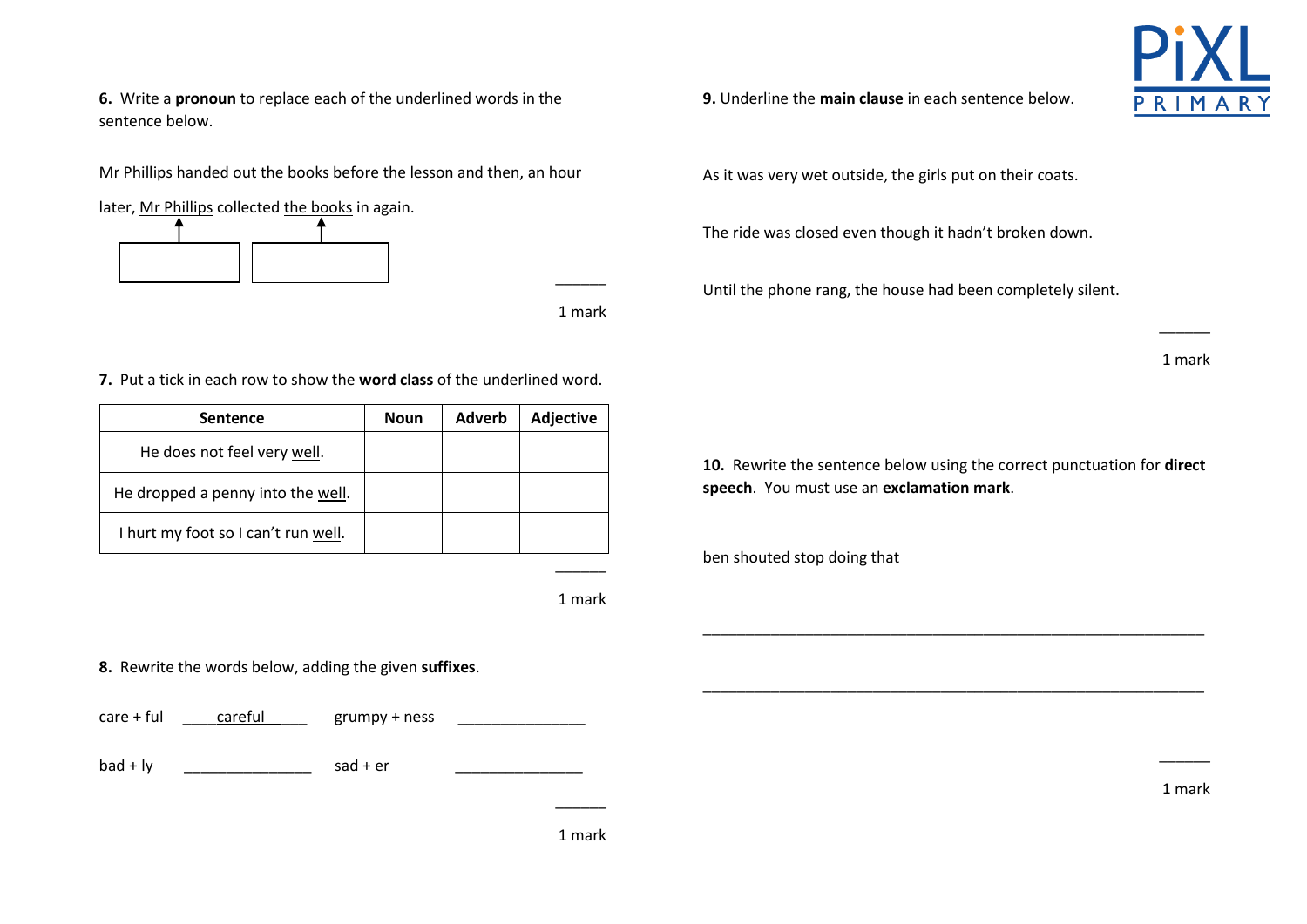#### **Grammar, Punctuation & Spelling Test Two** PRIMAR sentence in the **present tense**. **1.** Use each **conjunction** below **once** to complete the sentence below. Every day, she ( ran / runs ) around the park and then she and so as( catches / caught ) the train home. \_\_\_\_\_ It was cold \_\_\_\_\_\_\_\_\_\_\_\_\_\_\_\_ the heater wasn't working 1 mark **EXECT:** Megan had forgotten her coat **\_\_\_\_\_\_\_\_\_\_\_\_\_\_\_\_ 4.** Correctly insert a pair of **commas** into the sentence below. Jacob offered to lend her one. Jenny and her friend Ben who were both exhausted from walking \_\_\_\_\_ all day finally arrived back at school to meet Ben's mum. 1 mark  $\overline{\phantom{a}}$

**2.** Complete the table with the **singular** and **plural** forms.

| Singular | Plural |
|----------|--------|
|          | boxes  |
| baby     |        |
|          | teeth  |
| mouse    |        |

**3.** Circle one **verb** in each pair to correctly complete the

**5.** Change the statement below into a **question**.

Do not add any additional words.

Remember to punctuate your sentence correctly.

\_\_\_\_\_\_\_\_\_\_\_\_\_\_\_\_\_\_\_\_\_\_\_\_\_\_\_\_\_\_\_\_\_\_\_\_\_\_\_\_\_\_\_\_\_\_\_\_\_\_\_\_\_\_\_\_\_

He has got a new bike.

1 mark

 $\overline{\phantom{a}}$ 

1 mark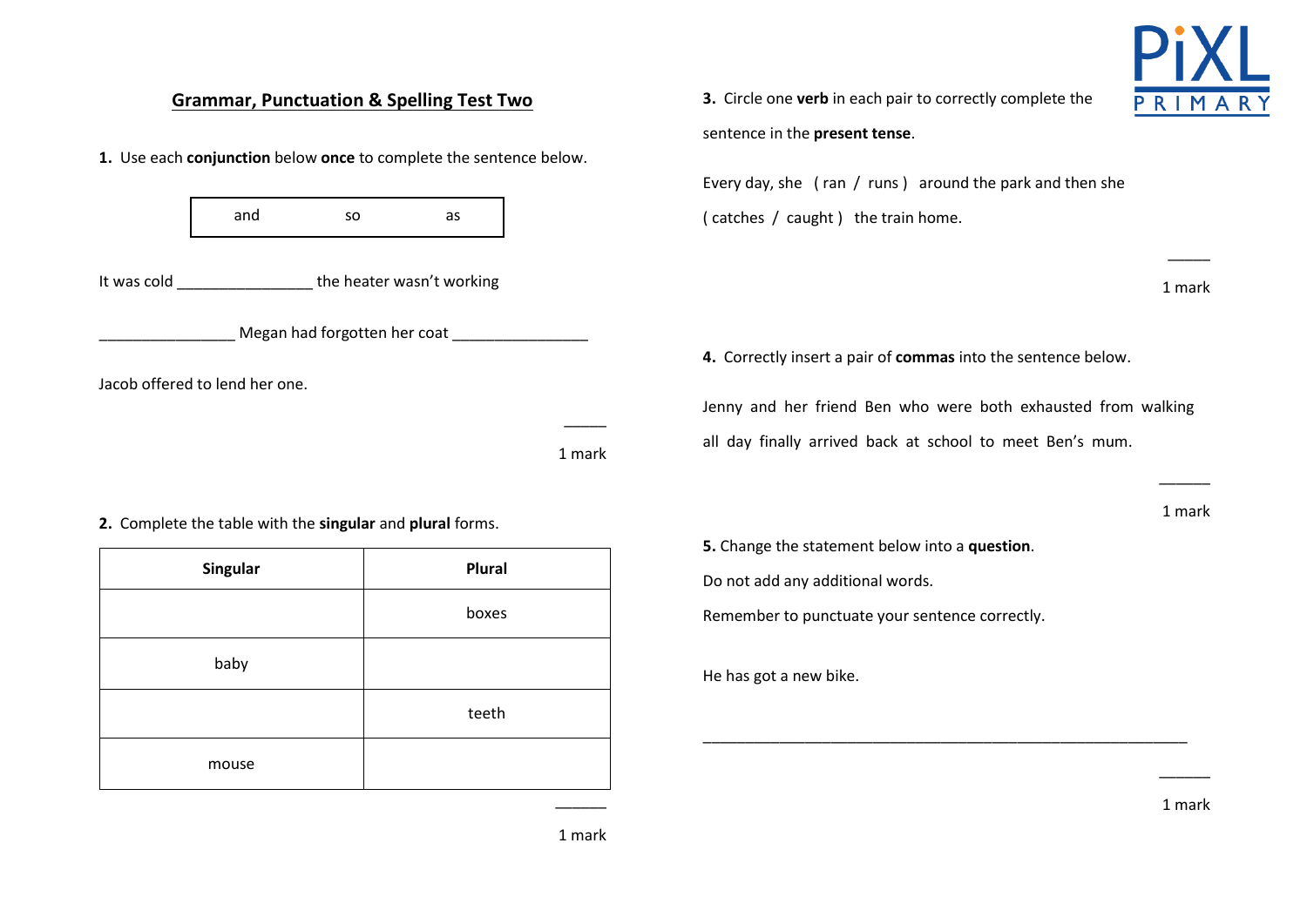**6.** Tick the option that shows how the underlined words are used in the sentence below.

A five-year-old girl won a prize for showing bravery.



**7.** Draw a line to match each **prefix** to the correct word so that it makes a new word.



1 mark

 $\overline{\phantom{a}}$ 

1 mark

**8.** Circle all the **determiners** in the sentence below.

The toys were very expensive but some books were reduced

because there was a summer sale.

1 mark

\_\_\_\_\_\_

**9.** Circle **one** word in each set of brackets to complete the sentences in **Standard English**.

They all sat in the classroom and ( did / done ) their homework.

I think that she could ( of / have ) won the race if it hadn't rained.

1 mark

 $\overline{\phantom{a}}$ 

1 mark

 $\overline{\phantom{a}}$ 

**10.** Add **ible** or **able** to correctly complete the words below.

remark vis terr port

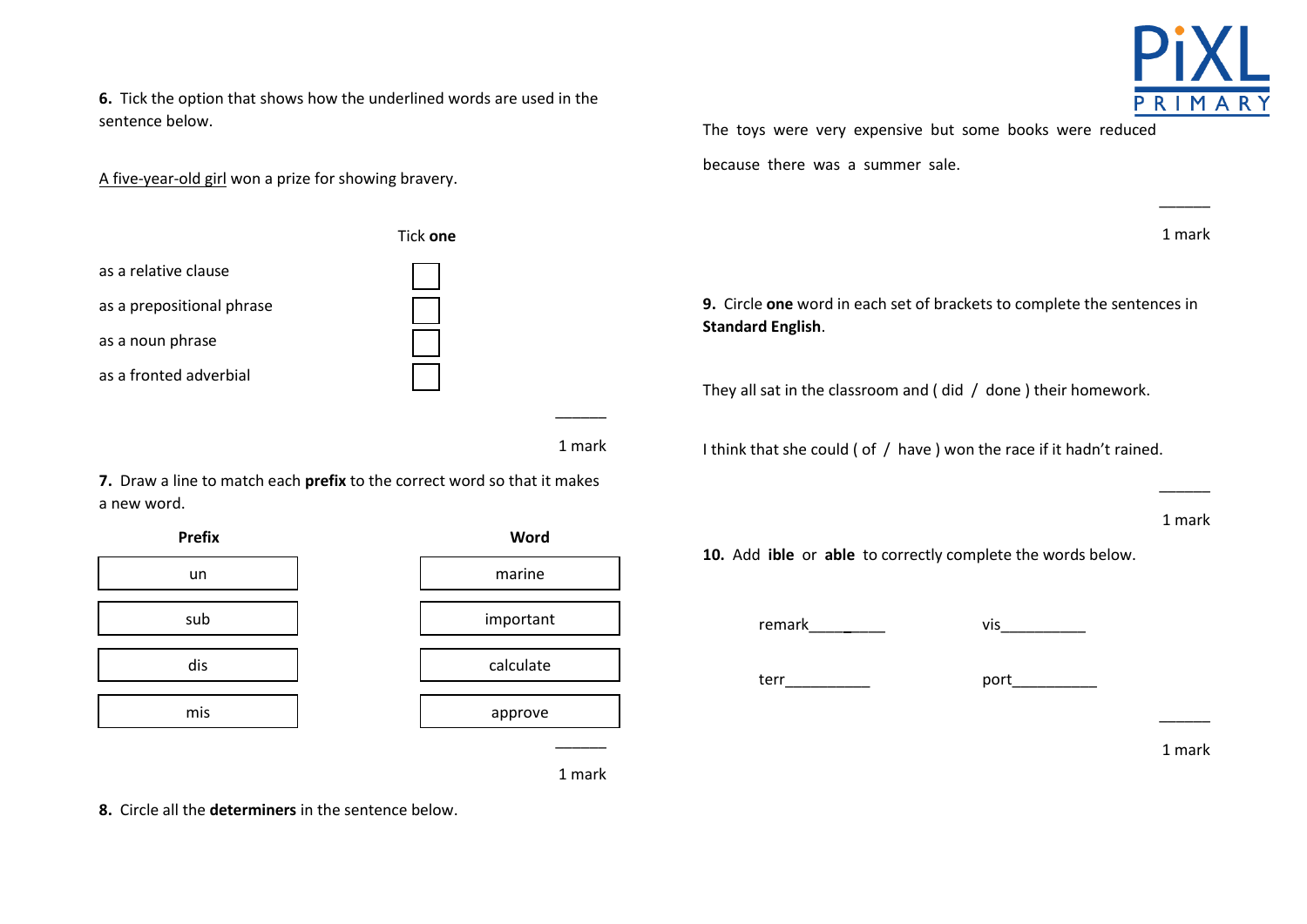

#### **Grammar, Punctuation & Spelling Test Three**

**1.** Complete the table with the missing **expanded** and **contracted forms**.

| <b>Expanded form</b> | <b>Contracted form</b> |  |
|----------------------|------------------------|--|
| they will            |                        |  |
| I would              |                        |  |
|                      | they've                |  |
|                      | won't                  |  |

1 mark

\_\_\_\_\_\_

**2.** Tick the sentence that is most likely to end with an **exclamation mark**.

|                                       | l ICI |
|---------------------------------------|-------|
| Whatever you do, don't close the door |       |
| What an amazing idea that was         |       |
| What happened here earlier            |       |
| What she baked was really tasty       |       |

Tick **one.**  $\Box$ 

**3.** Tick to show whether the **modal verb** that has been used in each sentence indicates **certainty** or **possibility**.

|                               | Modal verb      | Modal verb        |
|-------------------------------|-----------------|-------------------|
|                               | shows certainty | shows possibility |
| The shopping must be put away |                 |                   |
| in the cupboard.              |                 |                   |
| We might go for a walk after  |                 |                   |
| dinner.                       |                 |                   |
| The children may go into the  |                 |                   |
| gift shop in pairs.           |                 |                   |
| We shall leave when it stops  |                 |                   |
| raining.                      |                 |                   |

1 mark

 $\overline{\phantom{a}}$ 

#### **4.** Circle three **verbs** in the sentence below.

All of the children at the school were excited about going on the school trip and packed lots of food and drink for lunchtime.

1 mark

 $\overline{\phantom{a}}$ 

**5.** Complete the sentence below using a **possessive pronoun**.

You can't take that book because it is **with the set of the set of the set of the set of the set of the set of t** 

1 mark

 $\overline{\phantom{a}}$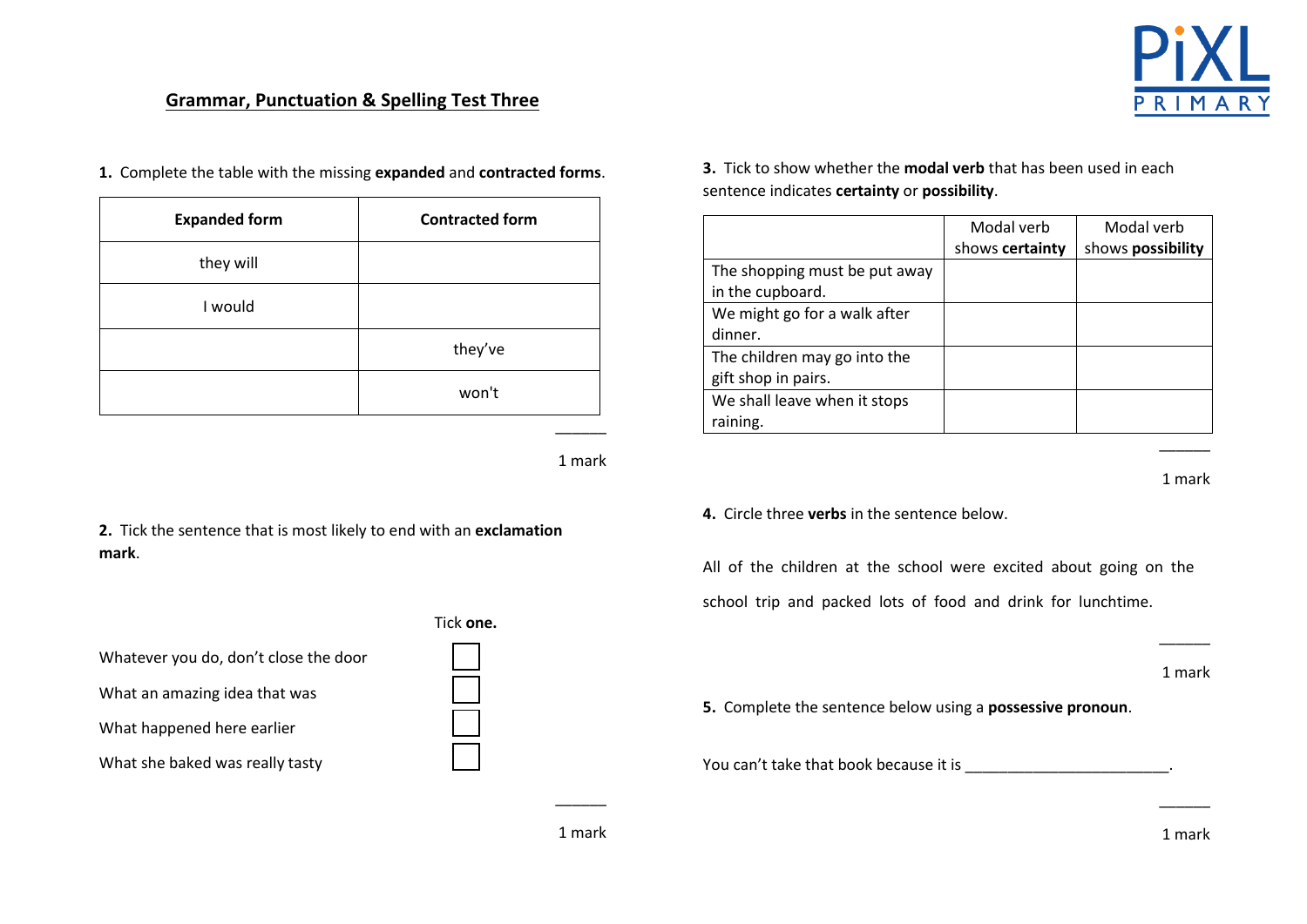#### **6.** What does the root audi mean in the word family below?





**8.** Circle **one** word in each set of brackets to correctly complete the sentence.

The girl was ( bored / board ) because it had been raining all day.

Nobody was sure ( weather / whether ) the show was cancelled.

1 mark

\_\_\_\_\_\_

**9.** Insert a pair of **dashes** to punctuate the sentence below correctly.

1 mark

**7.** Change the following verbs to **past tense**.

**Present tense Past tense** You sit You sat You drop You You freeze You Review New You You grow Tours and You

On Tuesday, the whole class even the teacher played a game of cricket on the field because it was a beautiful and sunny day.

1 mark

\_\_\_\_\_\_

**10.** Rewrite the sentence with a **relative clause.** Punctuate your sentence correctly.

\_\_\_\_\_\_\_\_\_\_\_\_\_\_\_\_\_\_\_\_\_\_\_\_\_\_\_\_\_\_\_\_\_\_\_\_\_\_\_\_\_\_\_\_\_\_\_\_\_\_\_\_\_\_\_\_\_\_\_

\_\_\_\_\_\_\_\_\_\_\_\_\_\_\_\_\_\_\_\_\_\_\_\_\_\_\_\_\_\_\_\_\_\_\_\_\_\_\_\_\_\_\_\_\_\_\_\_\_\_\_\_\_\_\_\_\_\_\_

He kicked the ball.

1 mark

\_\_\_\_\_\_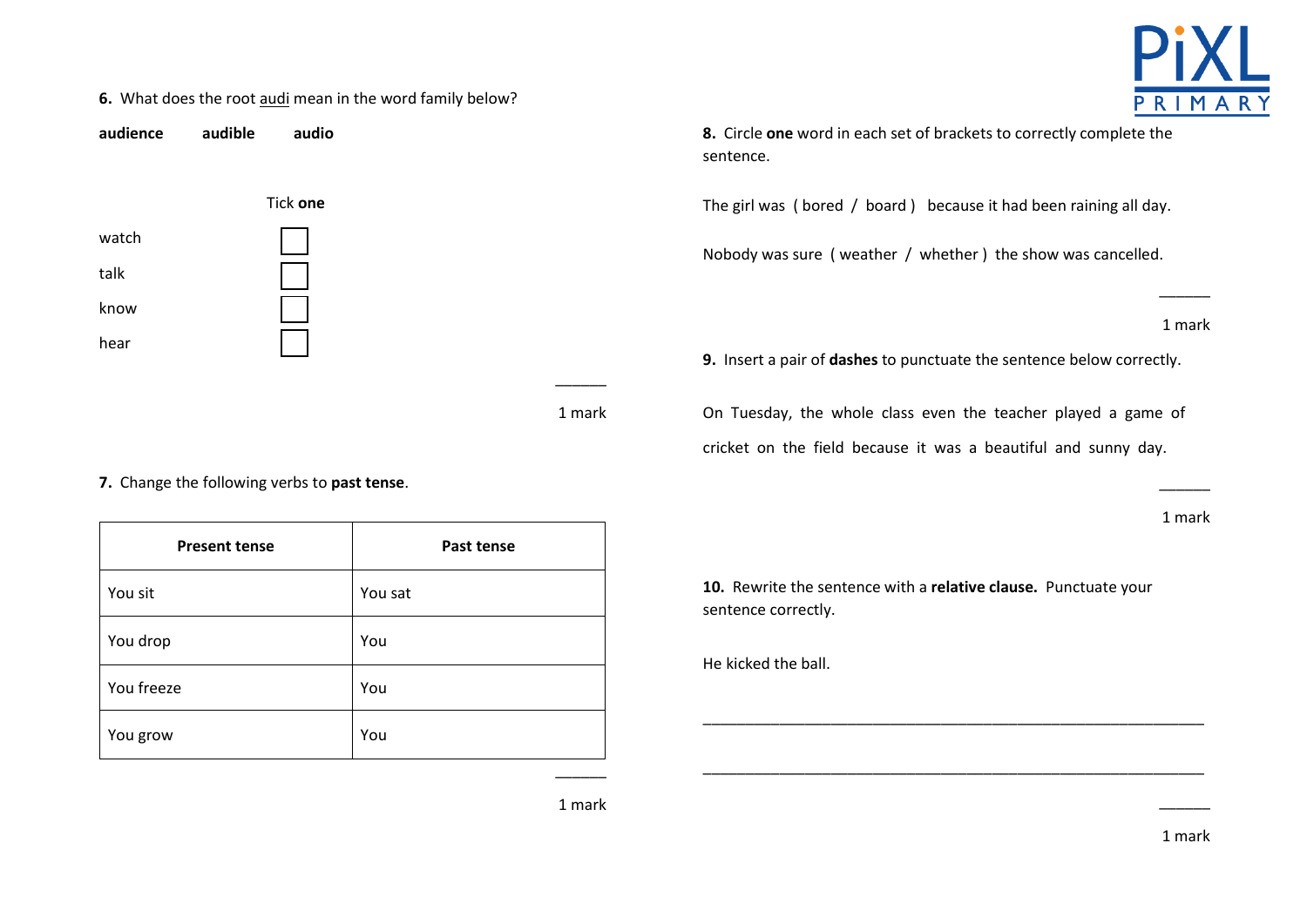#### **Grammar, Punctuation & Spelling Test Four**

**1.** Tick the sentences which are **commands**.



1 mark

**2.** Tick one box in each row to show how the **commas** are used in each sentence.

|                                                             | Commas are<br>used to separate<br>clauses | Commas are<br>used to separate<br>items in a list |
|-------------------------------------------------------------|-------------------------------------------|---------------------------------------------------|
| When the boat arrived, Aimee<br>and Lewis stepped on board. |                                           |                                                   |
| It was a very cold, wet and<br>windy day.                   |                                           |                                                   |
| The long, green snake<br>slithered underneath a rock.       |                                           |                                                   |

**3.** Circle the **relative pronoun** in the sentence below.



The fence, which had fallen over in the wind, was being repaired.

1 mark

\_\_\_\_\_\_

**4.** Tick the sentence which uses **inverted commas** correctly.

|                                                  | Tick one |
|--------------------------------------------------|----------|
| "Stop it! shouted Bobby. I need to leave now."   |          |
| "Stop it!" shouted Bobby. "I need to leave now." |          |
| "Stop it"! shouted Bobby. "I need to leave now." |          |
| "Stop it! shouted Bobby." "I need to leave now." |          |

1 mark

 $\overline{\phantom{a}}$ 

**5.** Add a **suffix** to the word in brackets to form a **noun**. One has been done for you.

His <u>enjoyment</u> *(enjoy)* of the evening was spoilt by his

friend's sense of \_\_\_\_\_\_\_\_\_\_\_\_\_\_\_\_\_\_\_\_\_\_ *(sad)*. Even the

\_\_\_\_\_\_\_\_\_\_\_\_\_\_\_\_\_\_\_\_\_\_ *(appear)* of a clown couldn't cheer him up.

 $\overline{\phantom{a}}$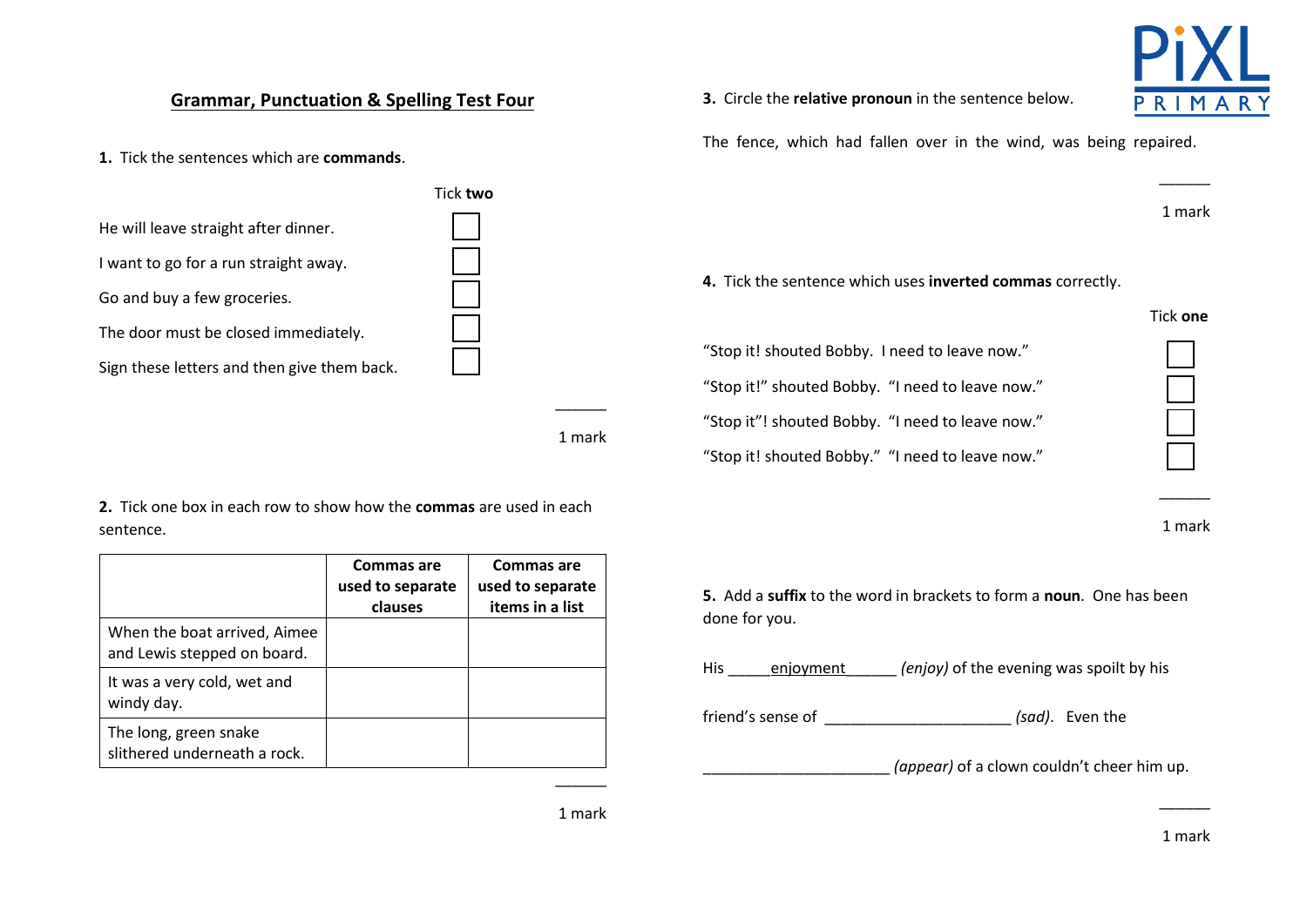

**6.** Which **pair of verbs** completes the sentences below in **Standard English**?

They their homework this morning but we busy

walking the dog.



1 mark

\_\_\_\_\_\_

**7.** Tick one box in each row to show if the underlined conjunction is a **subordinating conjunction** or a **co-ordinating conjunction**.

| <b>Sentence</b>                                                 | Subordinating<br>conjunction | Co-ordinating<br>conjunction |
|-----------------------------------------------------------------|------------------------------|------------------------------|
| It was fun although it was very<br>expensive.                   |                              |                              |
| We were only allowed a sandwich<br>or a salad for lunch.        |                              |                              |
| Despite leaving early, they still<br>got caught in the traffic. |                              |                              |

**8.** Write the correct label in each box.



The class met their new teacher earlier.



1 mark

 $\overline{\phantom{a}}$ 

**9.** Add the correct **prefix** to each of these root words: **il**, **ir, in** or **im**?

regular extended to the correct

possible **business** logical

| ĸ<br>ma<br>r |
|--------------|

**10.** Rewrite the sentence below in the **simple past tense.** Punctuate your sentence correctly.

\_\_\_\_\_\_\_\_\_\_\_\_\_\_\_\_\_\_\_\_\_\_\_\_\_\_\_\_\_\_\_\_\_\_\_\_\_\_\_\_\_\_\_\_\_\_\_\_\_\_\_\_\_\_\_\_\_\_\_

He buys lots of stamps.

1 mark

 $\overline{\phantom{a}}$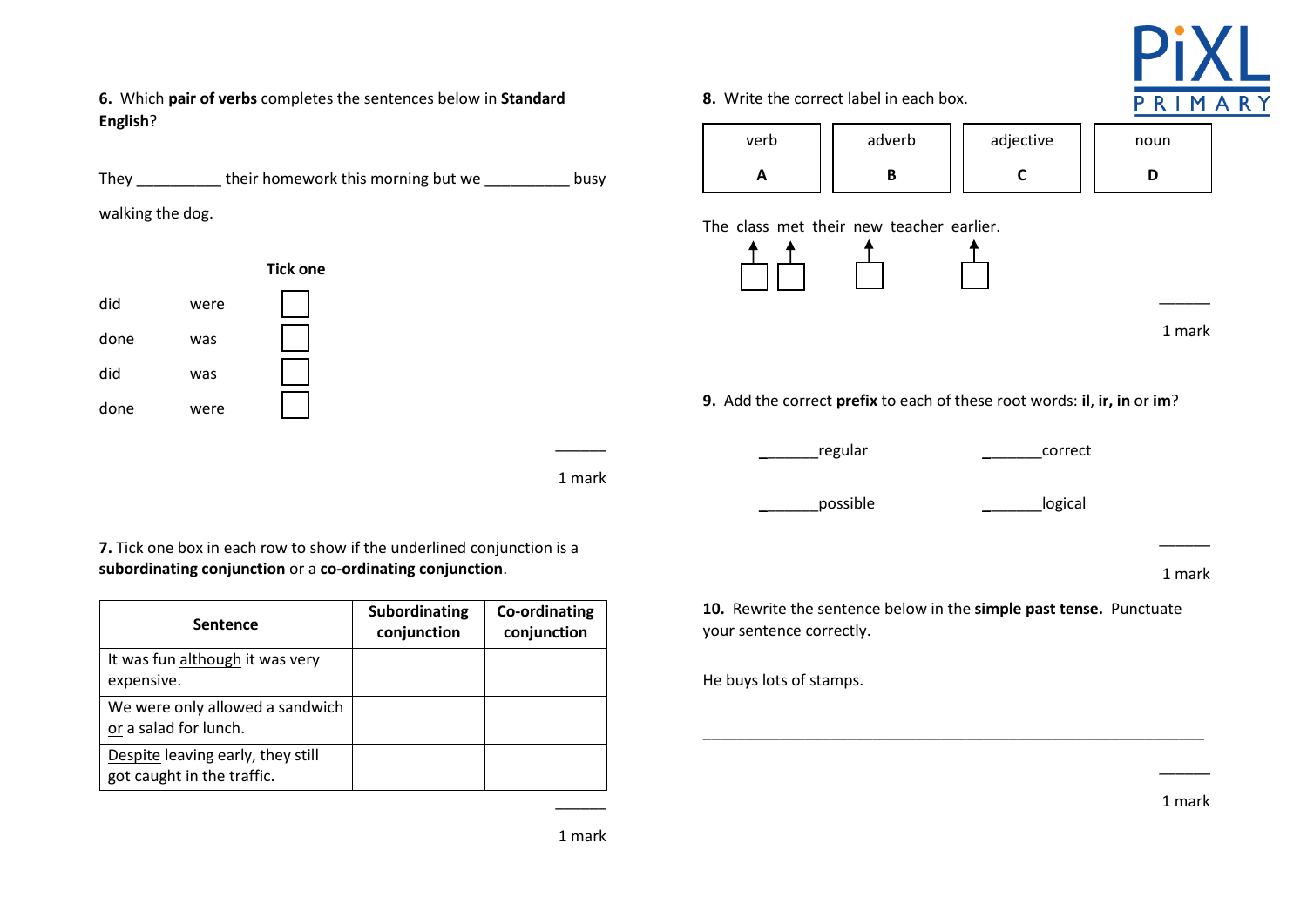#### **Grammar, Punctuation & Spelling Test Five**





**3.** Correctly insert one **apostrophe** into each sentence below.

The boys couldnt find their coats anywhere.

I think that shes probably going to win first prize.

The author read a childrens story to the class.

1 mark

\_\_\_\_\_\_

**4.** Underline the **relative clause** in the sentence below.

The horse that had just had an operation was not allowed out into the field.

1 mark

\_\_\_\_\_\_

**5.** Circle all the **nouns** in the sentence below.

I could hear the sound of footsteps approaching down the long and narrow hallway and echoing loudly.

1 mark

 $\overline{\phantom{a}}$ 

**6.** Emma is editing and improving her writing.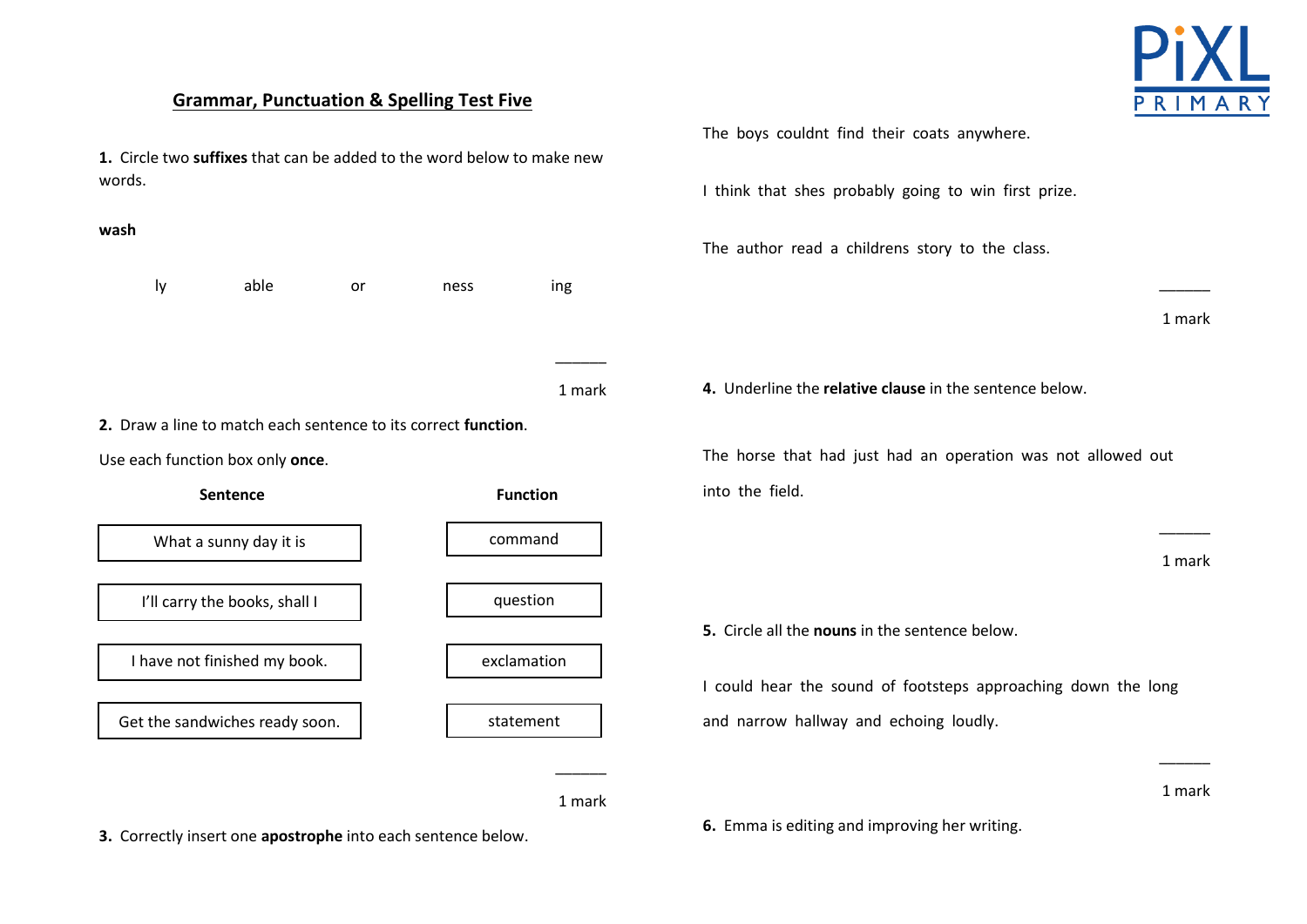Later that day we all rode our brand new bikes to the park on kingsbury Road.

|                                                                                                                                                                                                                                                  |          | 1 mark                                                                                                              |
|--------------------------------------------------------------------------------------------------------------------------------------------------------------------------------------------------------------------------------------------------|----------|---------------------------------------------------------------------------------------------------------------------|
|                                                                                                                                                                                                                                                  | Tick two |                                                                                                                     |
| There should be a comma after 'park'.                                                                                                                                                                                                            |          | 9. Write an adverb that would make sense in the sentence below.                                                     |
| The word 'kingsbury' should have a capital 'k'.                                                                                                                                                                                                  |          |                                                                                                                     |
| There should be a comma after 'day'.                                                                                                                                                                                                             |          | at the television.                                                                                                  |
| The word 'park' should have a capital 'p'.                                                                                                                                                                                                       |          |                                                                                                                     |
| The word 'road' should not have a capital letter.                                                                                                                                                                                                |          | 1 mark                                                                                                              |
|                                                                                                                                                                                                                                                  |          |                                                                                                                     |
|                                                                                                                                                                                                                                                  | 1 mark   | 10. Rewrite the sentence below using a modal verb that indicates<br>possibility. Punctuate your sentence correctly. |
| 7. Add tion or sion so that each word is spelt correctly.                                                                                                                                                                                        |          |                                                                                                                     |
|                                                                                                                                                                                                                                                  |          | They will visit Scotland.                                                                                           |
| pen terminensiert van die koning van die koning van die koning van die koning van die koning van die koning va<br>Die verwys van die koning van die koning van die koning van die koning van die koning van die koning van die k<br><br>compensa |          |                                                                                                                     |
| competi____________<br>televi <b>televi</b>                                                                                                                                                                                                      |          |                                                                                                                     |
|                                                                                                                                                                                                                                                  |          | 1 mark                                                                                                              |
| 8. Replace the underlined word with a more formal word.                                                                                                                                                                                          | 1 mark   | <b>Grammar, Punctuation &amp; Spelling Test Six</b>                                                                 |

The woman left all of her stuff in the locker.

Tick **two** boxes to show corrections that she needs to make to the sentence below.



\_\_\_\_\_\_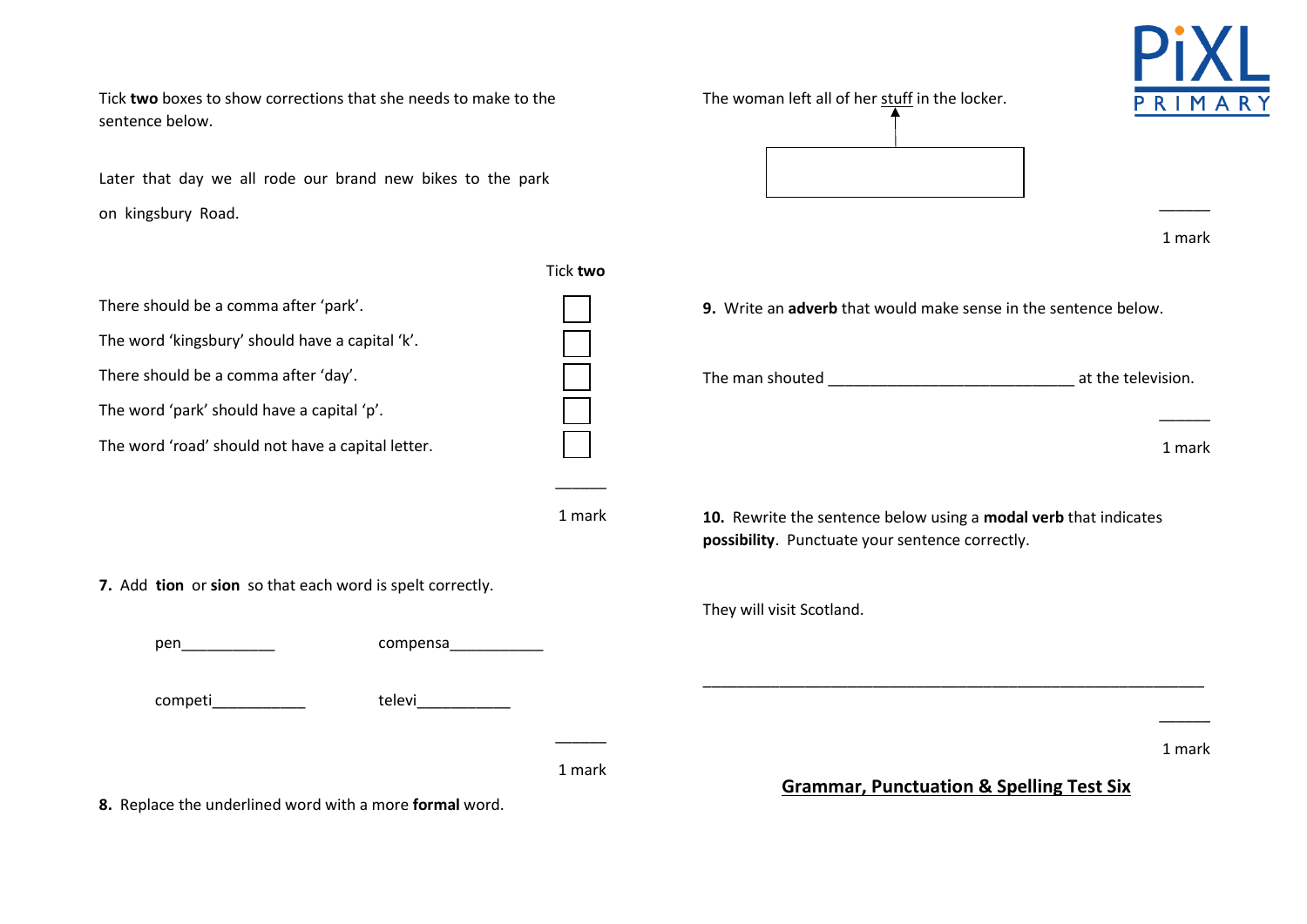